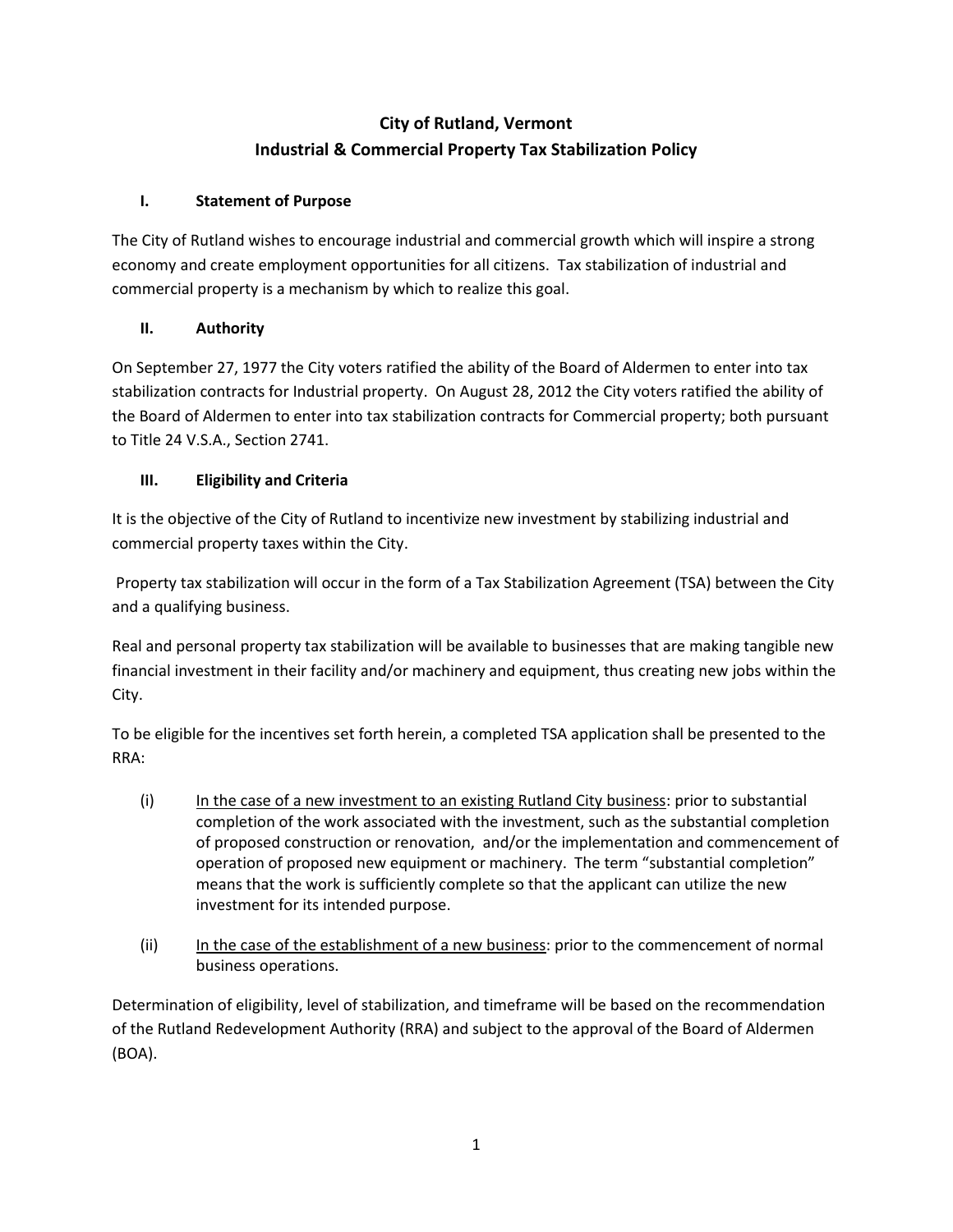### **IV. Tax Stabilization Agreement terms**

Contract term options are intentionally flexible in order to best serve the needs of the business and shall be awarded at the recommendation of the RRA and at the sole discretion of the BOA.

TSA shall normally be for a period of five (5) years, and in no case longer than ten (10) years.

TSA shall commence on the April  $1<sup>st</sup>$  that follows the official signing of the agreement.

If during the effective period a qualifying business will be making additional investment and creating new jobs they may be encouraged to re-apply for a new or extended TSA to accommodate this additional investment.

TSA will be limited to municipal taxes on real and personal property.

The RRA will work with qualifying businesses, if it is deemed beneficial, to apply through the Vermont Economic Progress Council for additional real property tax stabilization from the State Education Tax.

The City/BOA may also enter into tax stabilization agreements which provide for terms different from those set forth herein if it is determined to be in the interest of the City.

### **V. Non-compliance/Termination**

The TSA shall be in writing and shall include all terms necessary to assure the City of the benefits that are the basis for tax stabilization of the project. The business will submit an annual Business Personal Property Return in accordance with the City Assessors office policy. At the request of the RRA the business shall provide an annual update substantiating any investment and/or job creation projections.

Should the terms of the agreement not be executed in full the City may choose to terminate the TSA and choose to recapture the foregone tax for the period during which there was a breach in terms.

If a project is subject to recapture of taxes the amount due shall be the total amount of the tax which would have been due if no tax stabilization agreement had been in force plus interest from the date at which the tax was due. The property shall be subject to a tax lien for all unpaid amounts due under this provision.

In the event the qualifying business is sold during the effective period the TSA may be transferred to the new owner of any property subject to the agreement. Transfer of TSA will require the re-signing of an amended agreement between the City and New Business owner. Failure to transfer the contract to the new owner will terminate the original TSA.

### **VI. Application Process**

The RRA will serve to collect all relevant information in the form of a TSA application from the new or existing business seeking to enter into a TSA with the City.